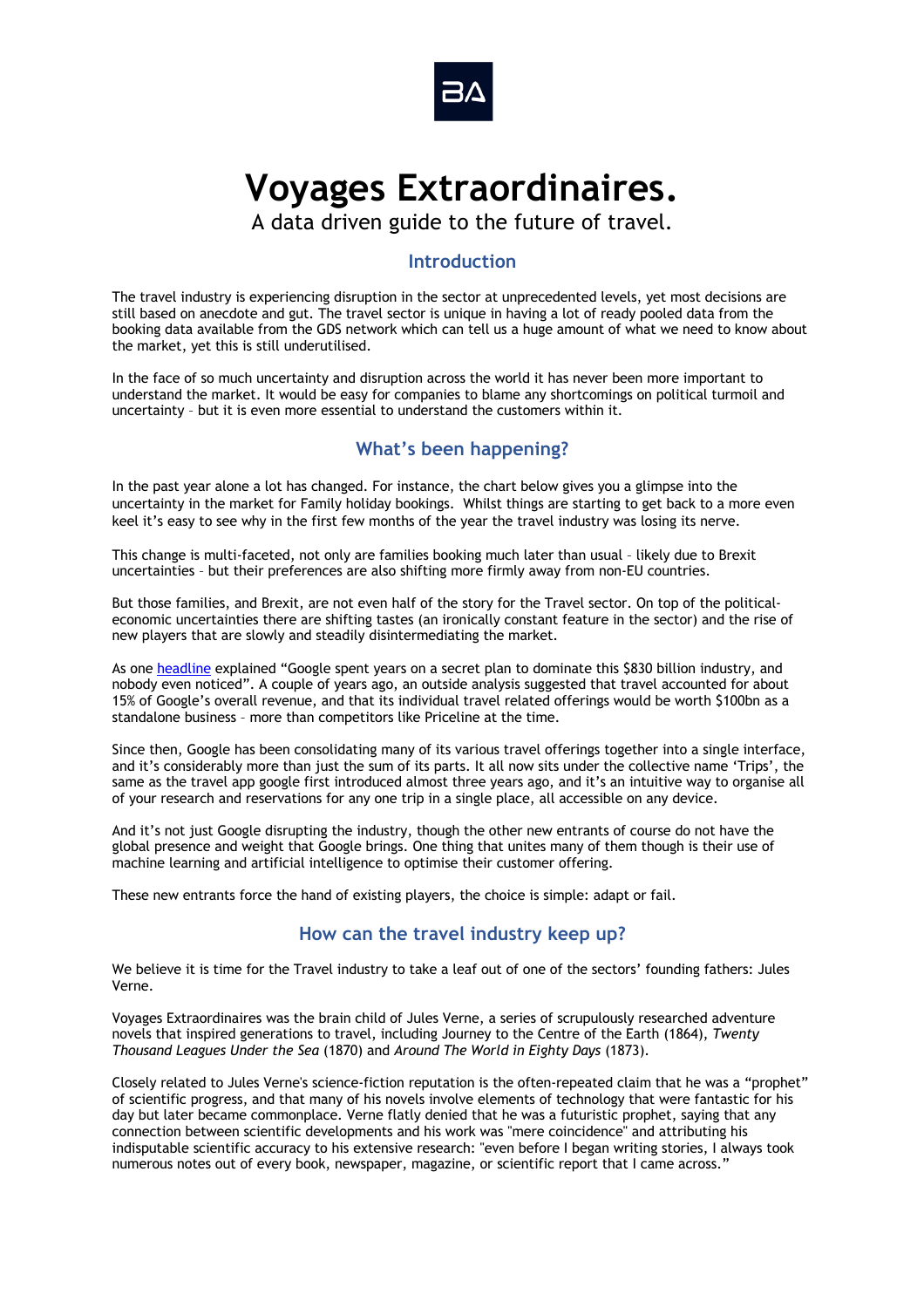

It's clear to us that the sector is still not doing anything like enough with data and many businesses are sleep walking into a new world order. While the new entrants to the market may not have the name recognition or customer trust yet, it won't take long for word to spread of their superior customer experience and offering.

Hunch decisions are no longer good enough. Data is essential to drive responses to world events and a changing customer landscape. There is no single expert in the field who is now capable of making good decisions if they are not driven by the collective wisdom of the industry's data. The pace and scale of change in the industry means sector experience is no longer enough.

It is critical to move beyond the simple to/from/date search and instead towards fully understanding someone's travel preferences in all different contexts (a customer is not looking for the same sort of holiday on a romantic break with their partner as a family trip with two young children), and having a "deep search" capability to prove near perfect traveller-journey matching.

The capabilities of AI and Machine Learning now make this possible.

With the world being so mobile, a lot of people - at least in the west - could be considered "welltravelled". It means it is increasingly difficult to come up with new, exciting destinations. Search data acts as a leading indicator of where the travel and tourism industry needs to focus on next. Better yet, by using advanced machine learning techniques we can predict what the demand for certain types of destinations is likely to be.

For online travel agencies to win they need to show their customers that their individual desires are understood so they can be treated personally and provided with relevant choices through their journey so that they can have the buying and travel experience they deserve. This needs to be applied across the customer journey, from the point of inspiration through to post-trip so that at each stage the customer is inspired, engaged and excited.

For GDSs, helping agencies to build their brand and attain customer loyalty, (whilst innovating and differentiating so they are providing value to their suppliers and travellers), giving the platform to compete against the global and complete globally will distinguish them in the market and ensure they add real value to agencies.

At Beyond Analysis we are already doing this now across a number of key points of the travel journey. Using Machine Learning we are enabling personalisation in travel at scale, developing analytic applications that help agents know when the best time to market their products are, pitch the right trips and packages to customers, enable customers and agents to make better decisions about the best time to buy to get the best deal and more.

# **Customer First**

At the heart of this essential innovation is understanding who your customers are and what that means about their travel needs.

This personalisation in travel means finding the patterns in data to uncover the personalities of the consumer – even when you might not have any personal information about the individual<sup>1</sup>.

Using market data and machine learning we can uncover who the traveller is. By combining fares, searches and bookings data we can uncover and stitch together the patterns to build rich persona dynamics that capture not just the where, when and why, but also the why. This enables greater personalisation for each traveller and trip.

The blind spot that we face is with customers who don't have any transactional history with you, but by looking at their intent and the metrics they have searched for you can then use analytical techniques applied to the market data to match them to existing personas and provide a personalised product offering.

At it's most basic level, personas can tell you key features of couple trips, business trips and family holidays, but the variety and ability to personalise within these is unlimited.

<sup>&</sup>lt;sup>1</sup> This can all be done at an aggregate level, without identifying a customer.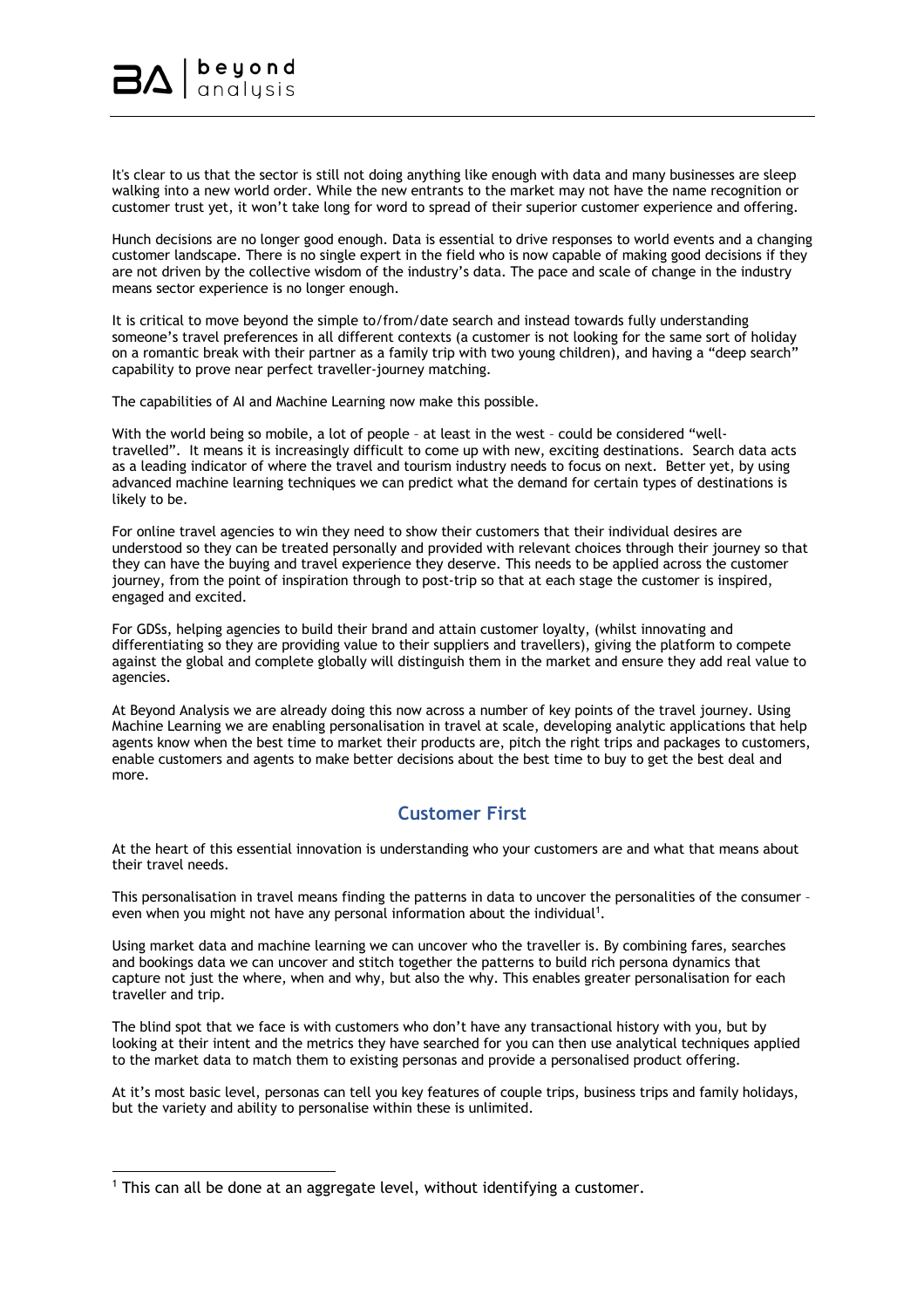

Knowing these personas allows us to discover the patterns that relate to different customers and these can be used as the foundation to a whole number of analytical applications across the customer journey. Millions of customer trips and experiences can be analysed, grouped into distinctive personas, and turned into powerful insights, across the entire journey, to tailor the ultimate experience.

All this at the fingertips of a booking agent.

### **The Points of Gravity**

We no longer need to put up with uncertainty in how we choose to spend marketing and media budgets. Knowing search and bookings trends by traveller persona allows us to understand when to start and stop marketing to each customer type and destination.

The same goes for conversion from browsing to booking. We know enough about traveller personas and how they differ that we can use the search criteria they enter to predict their persona and make sure we present them with relevant search results and packages. This saves them time, simplifies the process, and builds confidence in the travel agents ability to help the customer select the right holiday, ultimately delivering enhanced value.

There are five key interaction points for a customer, and personalisation can enhance each one:



#### **Inspire**

When a customer is just beginning their thinking around a trip there is an opportunity to inspire where to go next. We can tailor the right experiences to go with their destination and we know when the best time to market is to drive conversions, optimise marketing spend and reduce waste.

Think of it as moving from "annoying marketing" to "constructive marketing" where we shift from tracking customer behaviour (a practice which makes most consumers uncomfortable) to forecasting their needs (an outcome that most customers value) and simultaneously helping businesses better meet their needs.

#### **Shop & Book**

As a customer is exploring options and booking we can understand, based on matching personas, the best options and deals for each customer, and recommend the best dates to go with those, which helps deliver pricing confidence to the customer.

We are making businesses faster and leaner by giving them the right tools (think intelligent reporting in a postexcel report world) so that they can respond to their customers needs in time.

#### **Pre-Trip**

After a customer has booked, but before they travel, we can contact the customer and target the best options and add-ons. This is about designing the best experience for the customer, at the best price, not about upselling.

#### **In-Trip**

While a customer is travelling we can push relevant notifications throughout their schedule that help make their experience even more special, while finding the right balance between enhancing and intruding.